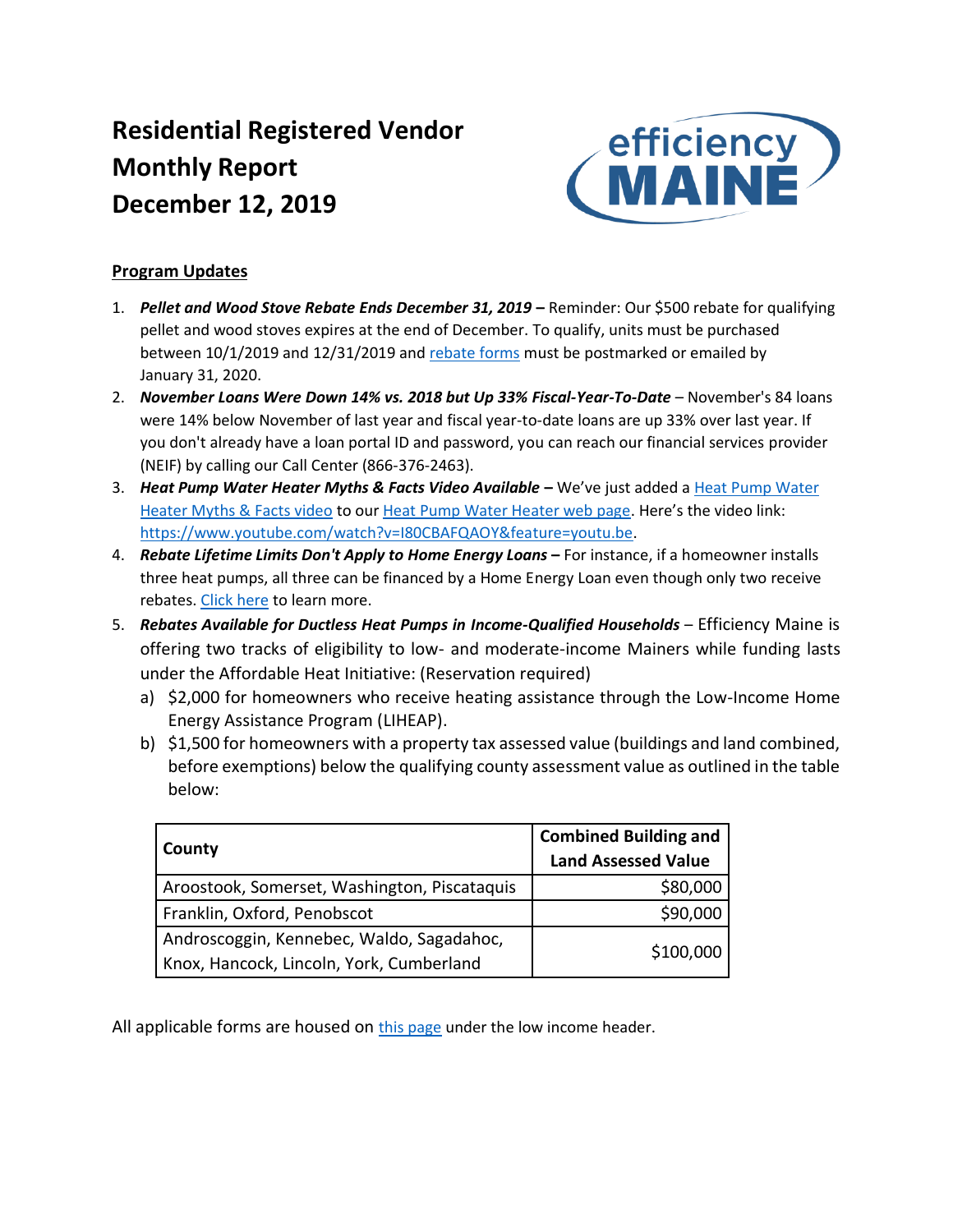#### **Tips**

- 1) *Fact of the Month* Financing can make it easier to sell energy-efficiency jobs. A \$10,000 upgrade can be financed for as little as \$106 per month at a 4.99% Annual Percentage Rate (APR). If you don't already have a loan portal ID and password, you can reach our financial services provider (NEIF) by calling our Call Center (866-376-2463).
- 2) *Sales Tool of the Month* Our [Compare Water Heating Costs interactive tool](https://www.efficiencymaine.com/at-home/water-heating-cost-comparison/) allows users to compare average annual water heating costs for the most popular fuel types and equipment. Variables can be changed to match real-world scenarios. A [printable chart](https://www.efficiencymaine.com/at-home/water-heating-cost-comparison/) is also available.
- 3) *Tip from the Field –* When preparing a proposal to install a ductless heat pump, it can be helpful to include superimposed images of the indoor and outdoor units on photos of the home so the homeowner can see what the system will look like when the job is complete. Images of the line set can be included too.

### **Home Energy Savings Program (HESP)**

(July 1 – November 31)



#### **Fiscal Year-to-Date Rebate Comparison**

| $1301V + 130V$                  |                               |                |                |                |                |                |                |  |
|---------------------------------|-------------------------------|----------------|----------------|----------------|----------------|----------------|----------------|--|
| #                               | <b>HESP Rebate Type</b>       | <b>FYTD 15</b> | <b>FYTD 16</b> | <b>FYTD 17</b> | <b>FYTD 18</b> | <b>FYTD 19</b> | <b>FYTD 20</b> |  |
|                                 | Heat Pumps - 1st Indoor Units | 3,813          | 2,677          | 2.442          | 2.641          | 2,473          | 3,425          |  |
|                                 | Heat Pumps - 2nd Indoor Units | 0              | 0              | 279            | 1,204          | 1,198          | 2,039          |  |
| 3                               | Weatherization                | 1,658          | 1,376          | 1,121          | 868            | 1,072          | 1,271          |  |
| 4                               | <b>Other Heating Systems</b>  | 73             | 72             | 100            | 82             | 172            | 12             |  |
| <b>Total Measures Installed</b> |                               | 5,544          | 4,125          | 3,942          | 4,795          | 4,915          | 6,747          |  |